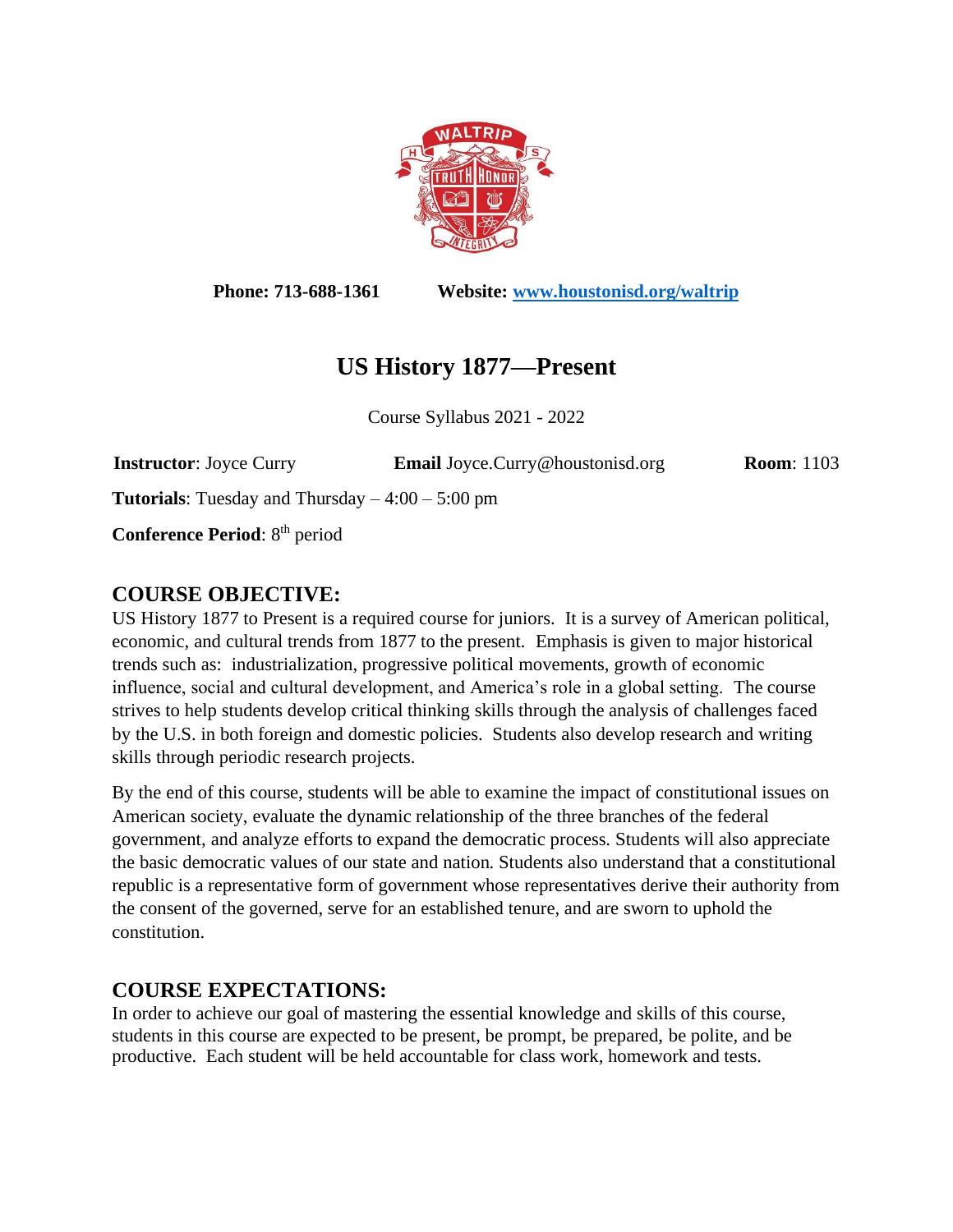## **REQUIRED MATERIALS:**

Students are expected to come to class prepared and with the required materials. Failure to do so will result in wasted class time, slower learning, and possible disciplinary action. Please have the following items with you every day. (Certain items may be kept in the classroom.) In addition to the following list of supplies, students are expected to carry their PowerUp computer with them--at all times—and an outside reading book that can be checked out in the school library or on their PowerUp computer.

2" binder Notebook paper Blue or Black Ink Pens and Pencils Multicolored Highlighters

### **HOMEWORK REQUIREMENTS:**

Homework will be regularly assigned. Consistent failure to complete homework assignments will result in slower learning, below level mastery of objectives, poor grades and parent/teacher/student conferences.

### **GRADING SCALE:**

Test/Performance Assessment = 35% Class Work  $= 30\%$  $Quizzes = 20%$ Homework  $= 15\%$ 

### **ABSENCE AND MAKE-UP LEARNING POLICY:**

If you are absent, you are required to make up the **learning** that you miss. There is no way to recover the time lost when a student is not class. In an effort to keep your learning on track when returning from an absence, I may require one or both of the following: time in my classroom after school, work/reading to be done at home. These measures are the sole responsibility of the students to initiate and must be completed within one week of the absence(s).

### **LATE WORK:**

Assignments are late if they are not turned at the time requested. Grade penalties and the amount of time allowed to complete the assignment are as follows:

#### **Late Work related to an absence:**

| 3 days to turn in the assignment | no points deducted | full credit eligible |
|----------------------------------|--------------------|----------------------|
|                                  |                    |                      |

#### **Late Work NOT related to an absence: Business Days**

| 1 day late      | $-10$ points                    | max 90 |
|-----------------|---------------------------------|--------|
| 2 days late     | -20 points                      | max 80 |
| 3 days late     | -30 points                      | max 70 |
| 4 days late     | $-40$ points                    | max 60 |
| 5 days or later | zero assigned to the grade book |        |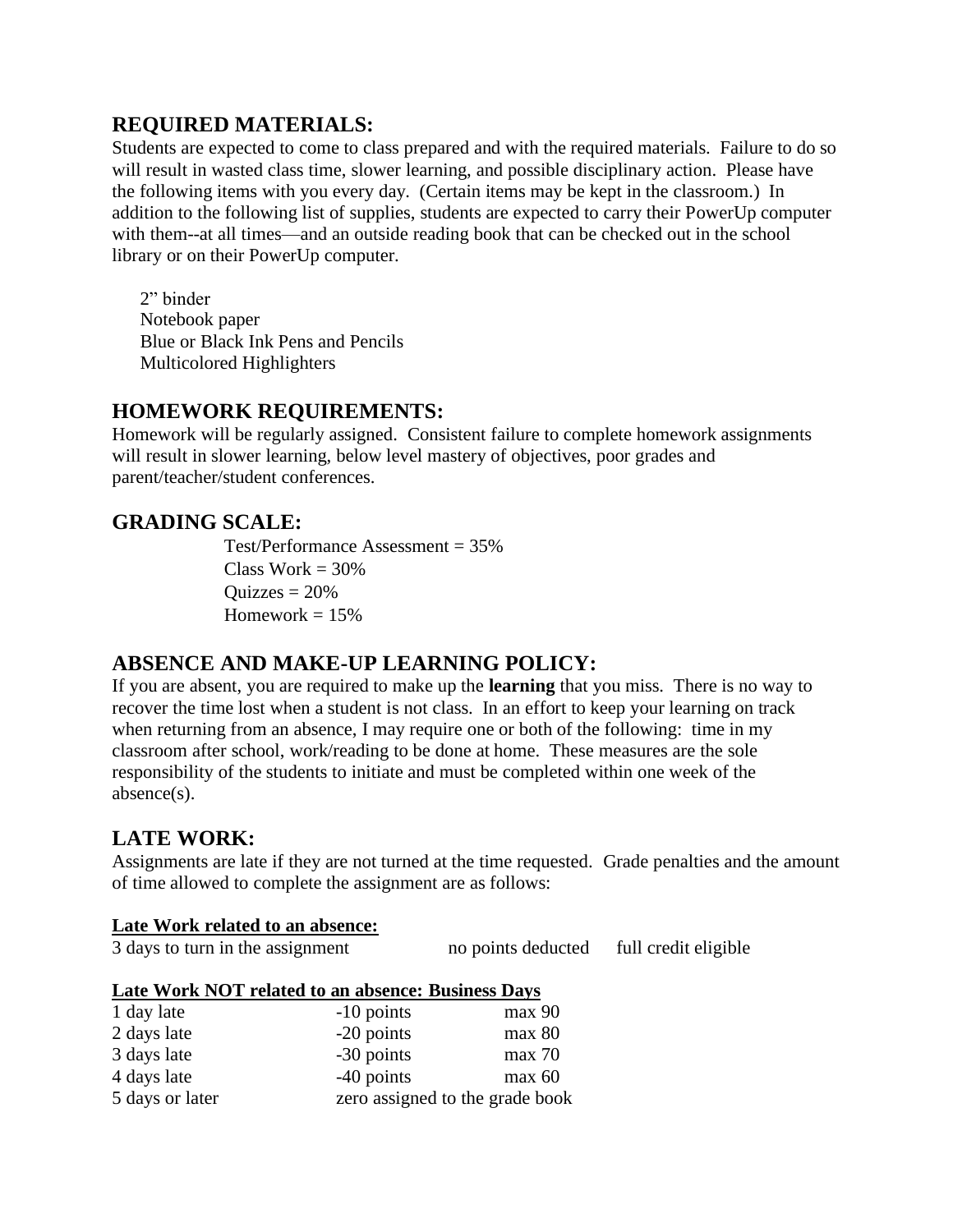## **ACADEMIC DISHONESTY:**

Except during designated group work, you are expected to complete homework, class work, and tests on your own. If you use someone else's work—even a phrase—in an essay or assignment, or talk during a NO TALKING assignment, such as a quiz or test, you will receive a ZERO and your parents will be notified. If you copy or otherwise cheat, you will receive a ZERO and your parents will be notified. Cheating is unacceptable and will not be tolerated, but more importantly, cheating does not prepare you to make it on your own.

## **CELL PHONE POLICY:**

Generally, the use of cell phones during class is a distraction and impedes the learning process. Therefore, cell phone use is prohibited during class, unless specifically stated otherwise. On occasion, I may collect cell phones from students at the beginning of class and return at the end. If a student is asked to surrender their cell phone and fails to comply, the disciplinary action prescribed by school policy and procedures will apply.

## **COMMUNICATION:**

**All information about the class will be on the HUB**. You will see **information** about assignments and meetings in **Announcements** every time you log in to the HUB. Your **course work** can always be found in **Resources** on the HUB.

I use email to contact students and parents. For students, I will use your school email account. I expect you to check your email every day. Parents, please feel free to send me your email so I can reach you, if needed.

You can contact me several different ways. Below is a list from the best to the worst ways to reach me.

- 1. Send me an email [joyce.curry@houstonisd.org.](mailto:joyce.curry@houstonisd.org) I check my email multiple times a day. This is the very best way to reach me. I will answer within 24 hours. I will do my best to answer you the same day but sometimes that won't be possible.
- 2. Come to my classroom during tutorials.
- 3. Send a message through TEAMS. This is not my preferred method of communication because I cannot easily refer to your work on the HUB. Only use this if you absolutely have to.
- 4. Send me a message through the HUB. This is my least favorite method of communication. If you do this, do not expect an immediate answer. I don't always notice or remember the messages that come through to me on the HUB.